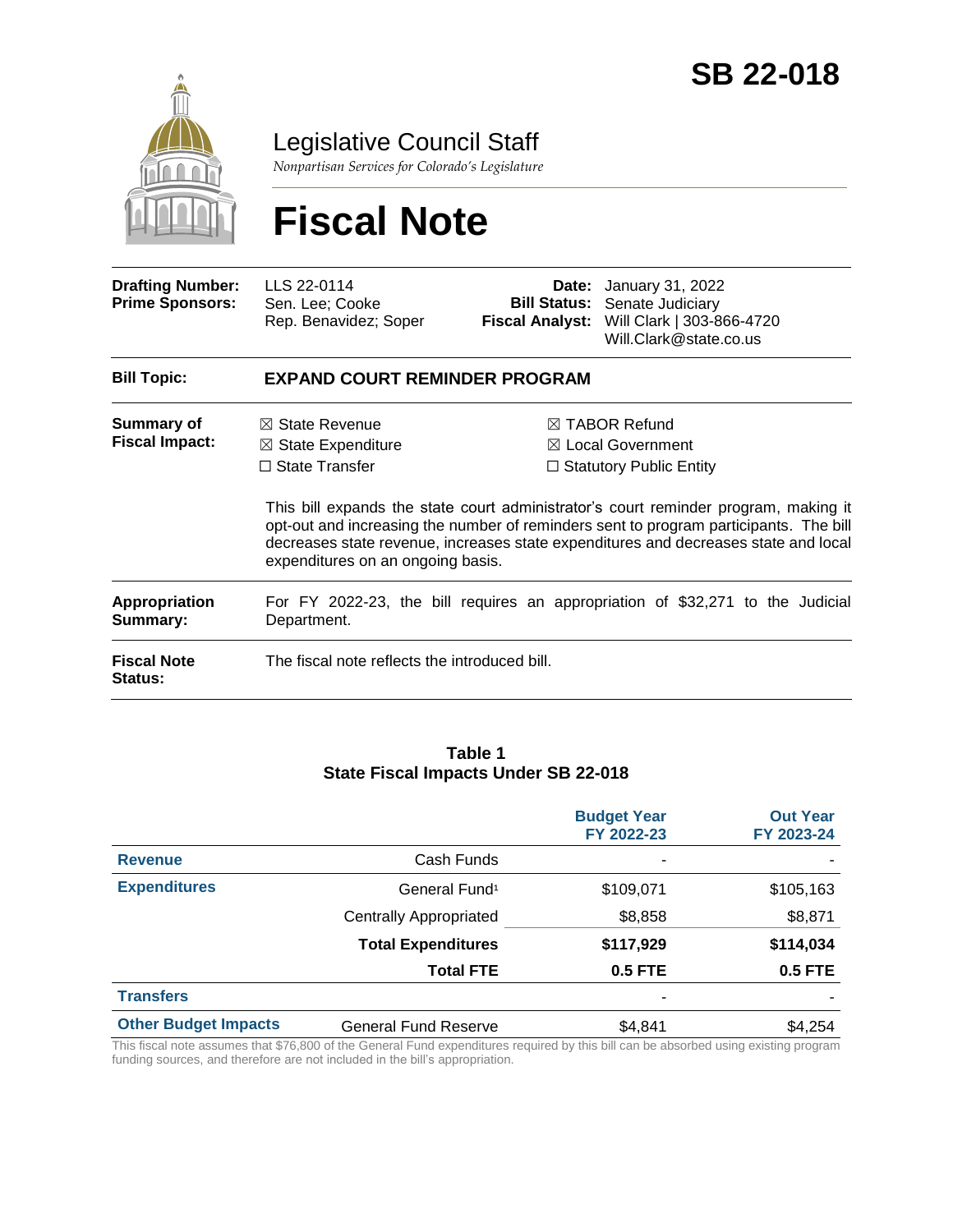## **Summary of Legislation**

The state court administrator currently operates a program to remind criminal defendants and juvenile participants about scheduled court appearances. Participation in the program is voluntary. The state court administrator is required to track data related to usage of the program, and the Judicial Department must report this information during their annual SMART Act hearing.

This bill makes the following changes to the court reminder program:

- participating courts must automatically enroll every criminal defendant and juvenile participant into the program, but allow individuals to opt out of the program;
- the Judicial Department must make reasonable efforts to gather the best available contact information for defendants and add it to the department's case management system;
- the program must send three reminders, instead of two;
- one of the program reminders must be sent the day before the court appearance;
- where the option is available, a link to virtual court appearances must be sent in the final reminder;
- the program must collect data on criminal defendants and juvenile participants who opt out of the program, and include this and other information in the Judicial Department's annual reporting; and,
- individuals who have committed a traffic offense are included in the program, but not individuals who have committed a traffic infraction.

## **Background**

The court reminder system is available to district, county and municipal courts that use the Colorado Online Network (ICON) on the Judicial Department's case management system. Courts that have their own text reminder system may choose to opt out of the program. Currently, the Judicial Department is appropriated about \$109,000 per year for the text reminder system pursuant to SB 19-036, but current costs are about \$25,000 per year, based on participation levels for the opt-in program and actual program costs.

Under current law, failure to appear (FTA) in district, county, or municipal court often results in a bench warrant being issued. A bench warrant allows a law enforcement officer to arrest the defendant that failed to appear. In instances when a bench warrant is issued for failure to appear on a charge of a serious crime, such as a felony, law enforcement often pursue the offender actively until an arrest is made. Bench warrants for less serious crimes such as misdemeanors and traffic offenses are generally not actively pursued and instead the defendant is taken into custody only if they come in contact with law enforcement.

## **Assumptions**

There were 172,241 criminal cases filed in 2021, and roughly 80 percent of the defendants had phone numbers listed in the Judicial Department's case management system. Currently, about 20 percent of all cases opted into the court reminder program.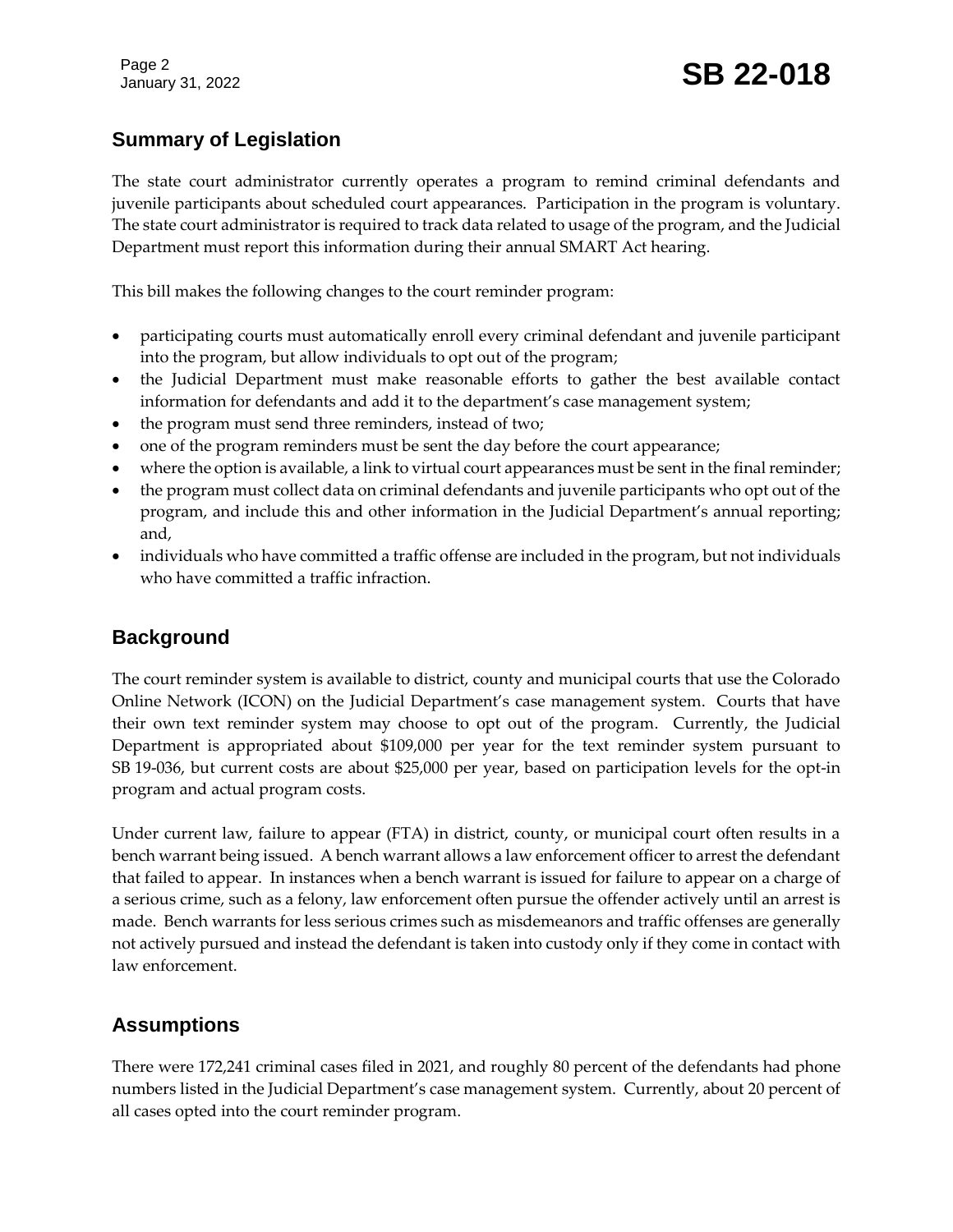Page 3

## January 31, 2022 **SB 22-018**

This fiscal note assumes the bill will expand participation in the program by 70 percent, or roughly 120,000 cases per year, starting in FY 2022-23. This includes a 60 percent increase from defendants who already have a phone number in the department's case management system but have not opted into the program, as well as a 10 percent increase from defendants whose best available contact information will be gathered by the Judicial Department and entered into the case management system. This fiscal note also assumes that criminal cases will remain constant, and that most defendants will not opt out of the program.

#### **State Revenue**

Beginning in FY 2022-23, to the extent that additional reminders to defendants or juveniles of upcoming court dates reduce instances where a defendant fails to appear in court, this bill will decrease state cash fund revenue from court fees and fines. This exact decrease will depend on the reduction in FTA warrants, the type of case in which those reductions occur (felony, misdemeanor, or traffic), and court rehearing fee decisions, and has not been estimated. This revenue is subject to TABOR.

### **State Expenditures**

The bill increases state expenditures in the Judicial Department by \$117,929 in FY 2022-23 and \$114,034 in FY 2023-24, paid from the General Fund, and decreases expenditures in trial courts starting in FY 2022-23. Expenditures are shown in Table 2 and detailed below.

|                                           |                   | FY 2022-23 | FY 2023-24 |
|-------------------------------------------|-------------------|------------|------------|
| <b>Judicial Department</b>                |                   |            |            |
| <b>Personal Services</b>                  |                   | \$25,196   | \$27,488   |
| <b>Operating Expenses</b>                 |                   | \$475      | \$475      |
| <b>Capital Outlay Costs</b>               |                   | \$6,600    | \$400      |
| <b>Reminder Program Expansion</b>         |                   | \$76,800   | \$76,800   |
| Centrally Appropriated Costs <sup>1</sup> |                   | \$8,858    | \$8,871    |
| FTE - Personal Services                   |                   | $0.5$ FTE  | $0.5$ FTE  |
|                                           | <b>Total Cost</b> | \$117,929  | \$114,034  |
|                                           | Total FTE         | $0.5$ FTE  | $0.5$ FTE  |

#### **Table 2 Expenditures Under SB 22-018**

<sup>1</sup> *Centrally appropriated costs are not included in the bill's appropriation.*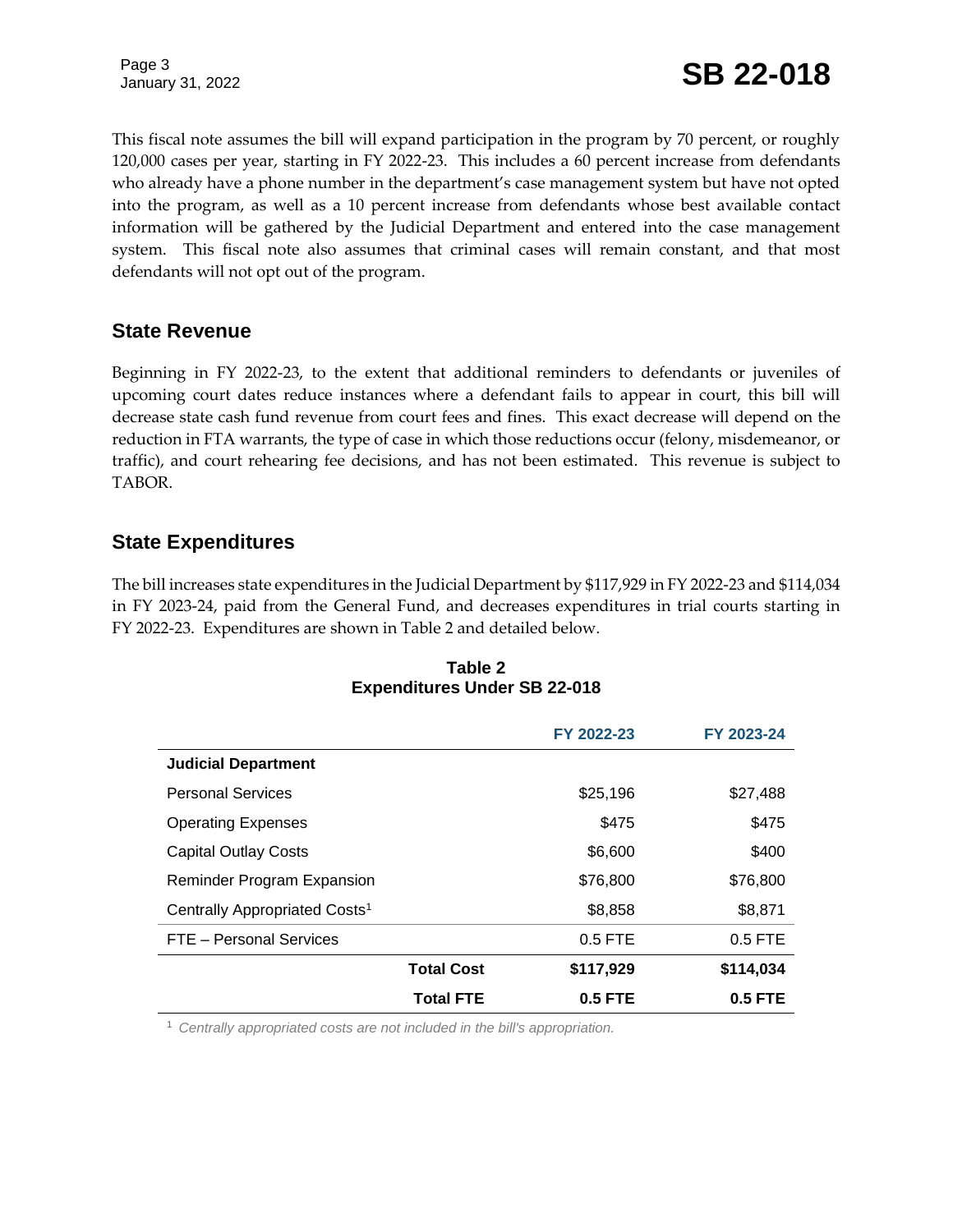Page 4

**Staffing costs.** Judicial staff will spend additional time confirming the best available phone number or contact information for defendants that do not have a phone number listed in the department's case management system, which is estimated to increase required staffing by 0.5 FTE. This work includes approximately 2 minutes per case for staff to research and complete outreach to defendants, and then upload contact information into the court system*.* Standard operating and capital outlay costs are included, and costs in the first year are prorated for the General Fund paydate shift.

**Reminder Program Expansion.** The bill expands participation in the court reminder program and increases programming costs in the Judicial Department by \$76,800 a year starting in FY 2022-23. As discussed in the Assumptions section above, gathering best available contact information for defendants and making the reminder program opt-out may increase the total number of criminal cases participating in the program from 20 percent to 90 percent, which will increase annual program costs by \$73,500. The bill also expands the number of text messages that must be sent to defendants before their trial, from two to three, and requires the Judicial Department to gather and report reasons when defendants choose to opt-out of the court reminder program. This additional workload will require ongoing expenditures of \$3,300. Additionally, any increased workload to provide virtual meeting information for hearings, process opt-out requests and increase reporting to the General Assembly is absorbable within existing appropriations.

While expanding the reminder program will increase program costs in the Judicial Department, this fiscal note assumes that most of these expenditures can be absorbed by the department using available appropriations from SB 19-036, described in the Background section above. Therefore, after accounting for the \$76,800 in new costs that can be accomplished within existing appropriations, it is estimated that \$32,271 of the expenditures described in this fiscal note require additional appropriations.

**Trial courts.** This bill will reduce the number of district and county court rehearings that must be scheduled due to FTA and staff time to produce a FTA bench warrant. Exact impacts will depend on reduction in the number of FTA warrants and type of case in which the reduction occurs. This impact has not been estimated and it is assumed that any reductions in appropriations, if necessary, will be addressed through the annual budget process.

**Centrally appropriated costs.** Pursuant to a Joint Budget Committee policy, certain costs associated with this bill are addressed through the annual budget process and centrally appropriated in the Long Bill or supplemental appropriations bills, rather than in this bill. These costs, which include employee insurance and supplemental employee retirement payments, are shown in Table 2.

## **Other Budget Impacts**

**TABOR refunds.** The bill is expected to decrease the amount of state revenue required to be refunded to taxpayers by an indeterminate amount in both FY 2022-23 and FY 2023-24, as discussed in the State Revenue section above. A forecast of state revenue subject to TABOR is not available beyond FY 2023-24. Because TABOR refunds are paid from the General Fund, decreased cash fund revenue will increase the amount of General Fund available to spend or save.